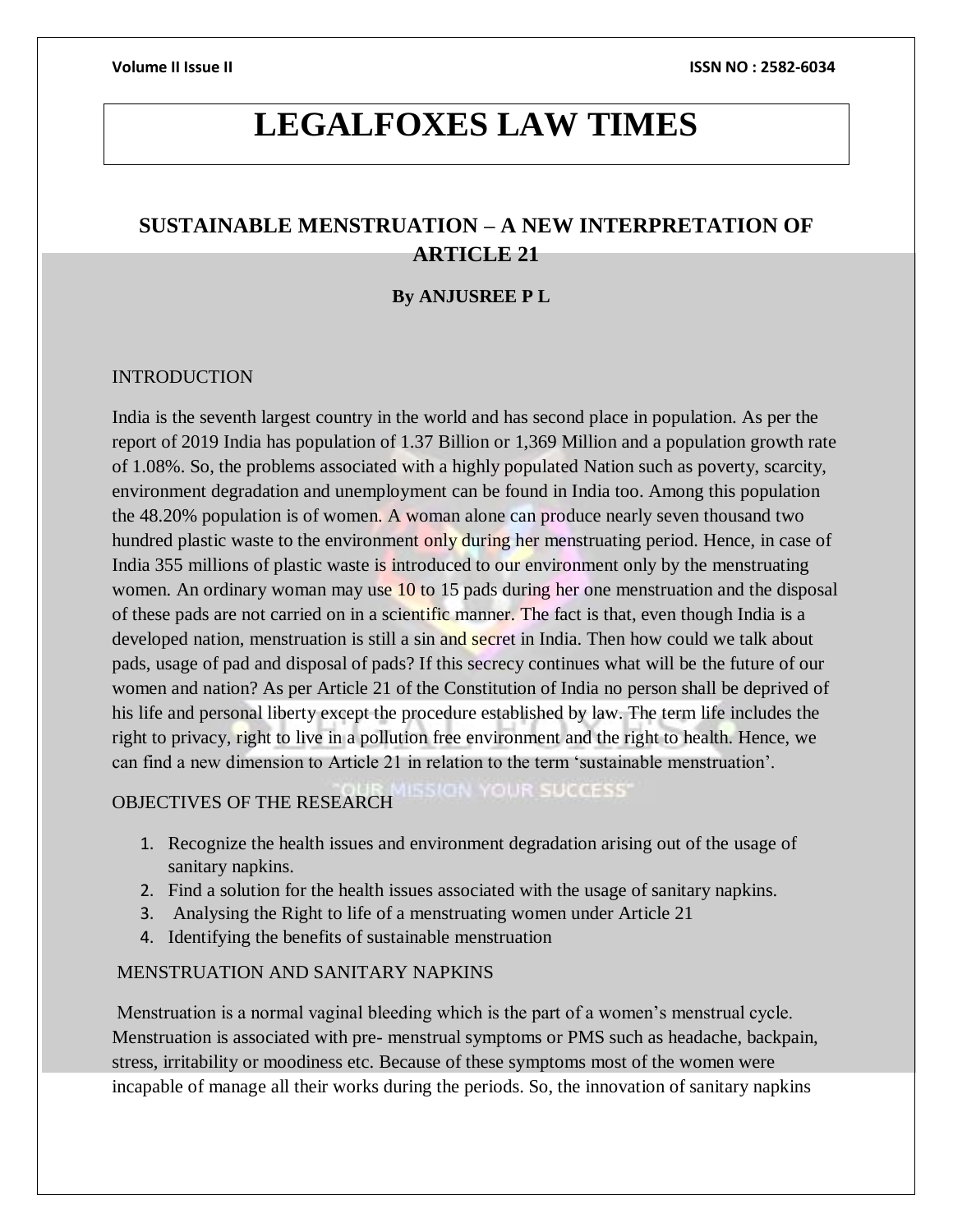was a greatest relief for the women. They felt more liberated, empowered and confident without knowing the health problems awaits them. Before understanding the health issues related to sanitary napkins, one should know the process of manufacturing and contents of the same. In fact, the chemical contents of the pads are not disclosed in its pack. The part inside the pad, which looks like cotton and absorbs blood is made up of the waste paper and wood pulp. That part looks white, clean, hygienic and believed to be cotton. The cottonlike part is then bleached with chlorine for the white colour and thereby detain the by-products of bleaching. The part of sanitary napkins which touches the most sensitive part of women is made up of plastic and it is coloured. Dioxins and trihalomethane are the residue and by-products of bleaching.

 Dioxin is a highly poisonous chemical compound which is 130 times poisonous than cyanide and 900 time poisonous than arsenic. It is considered to be the most poisonous chemical which was made by human. International Cancer Research Centre recognized dioxin as the firstclass cancer-causing agent to human or the number one carcinogen. As per the reports of World Health Organization, dioxin are mainly the by-products of industrial processes but can also result from natural processes such as volcanic eruption and forest fires. Dioxins are the unwanted byproduct of a wide range of manufacturing processes including smelting, chlorine bleaching of paper pulp and the manufacturing of some herbicide and pesticide.<sup>1</sup> Dioxin was banned in 2001 because it causes cancer in ovaries, uterus, bladder and breast. The Endometriosis Association in America correlates the high incidence of endometriosis to dioxin in the sanitary napkins. Hence the fact is that, sanitary napkins contains a silent hazard that can explode- dioxin. According to the Director of National Institute for Environmental Sciences, DR. Linda Birnbaum, dioxin can interfere with the basic process of body, cause effect on skin, immune system, cardiovascular system, endocrine system and nervous system.

 In fact, 90% of the gynic problems are the side effect of sanitary napkins. The usage of sanitary napkins causes itchiness, soreness, dryness and all kinds of short-time and long-time disorders. Besides the ill effects of dioxin, napkin paper contains unnoticed microorganisms which can cause infections. A woman may use 10 to 15 pads in one menstrual cycle and using an average of 15000 pad during her life time. So, she taking this risk from her menarche to menopause, i.e., 20% of her life time. Most of these sanitary napkins have no protection against bacterial colonization and the external rayon surface has the potential to trigger allergic reactions. For an average woman, it is not just one exposure, but 500 menstrual cycle, 2500 menstrual days suspectable to hazardous toxin.

After effects of using sanitary napkins are;

- ♦ Cancer
- ♦ Endocrine Disruption
- ♦ Reproductive impairment
- ♦ Infertility

 $\overline{a}$ 

<sup>1</sup> Dioxin and their effects on human health, Fact Sheet no. 223, May 2010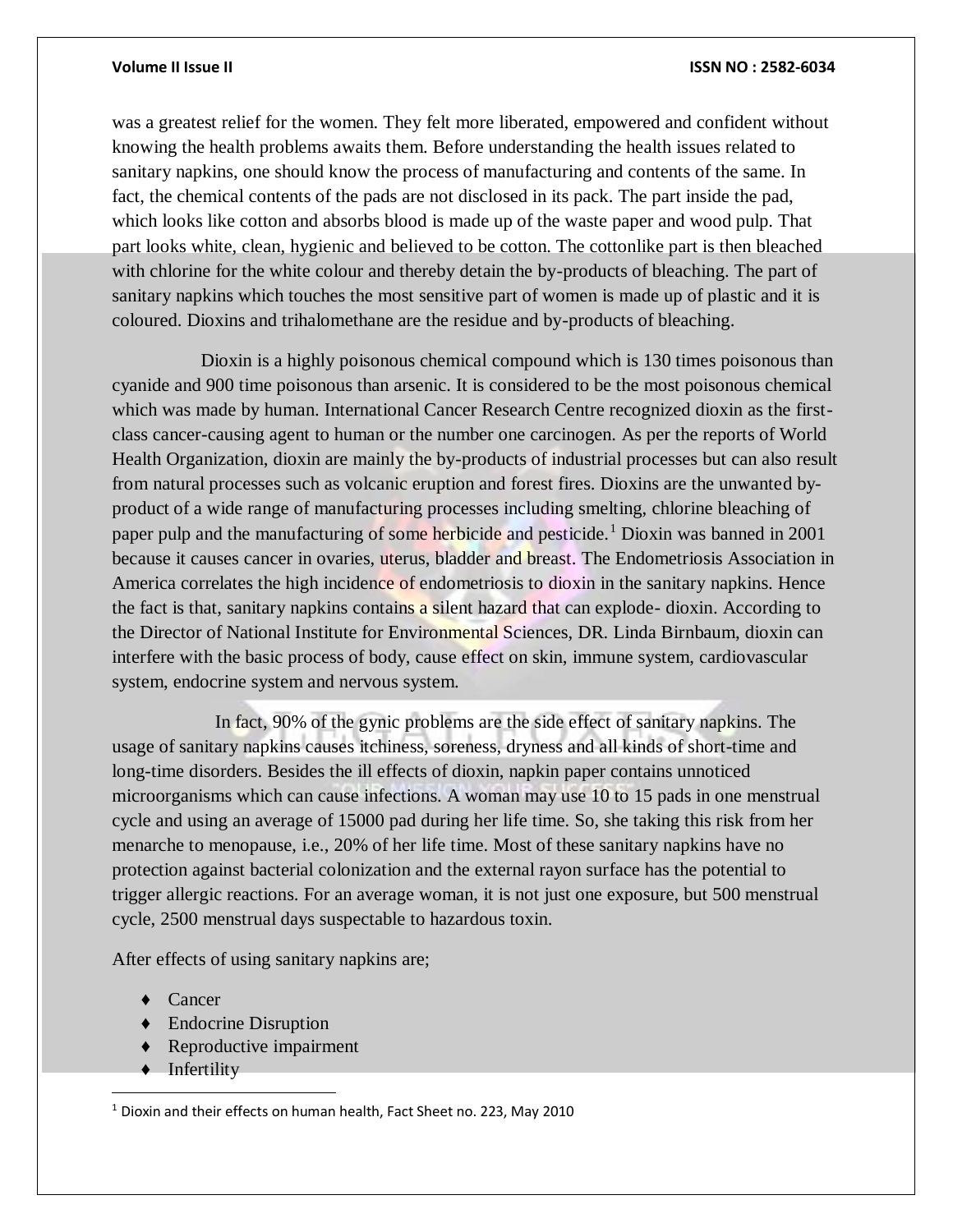- **Hormonal imbalance**
- ♦ Birth defects
- ♦ Multiple menstrual disorders
- ♦ Kidney damage
- $\triangleleft$  Metabolic disfunction

Cancer may be of various kinds such as

- ♦ Cervical cancer
- **Ovarian cancer and cyst**
- ♦ Vulvar tumour
- Uterine fibroids

Besides these long-term health issues, such other short-term health issues are there

- ♦ Urinary tract infection
- ♦ Genital warts
- ♦ Itchiness caused by chemicals
- ♦ Irregular menstruation
- ♦ Leukorrhea
- ♦ Red rashes and bad odour discharges

Not only the usage of the sanitary napkin but also its disposal can cause such health problems along with environment degradation. Sanitary napkins contain more plastic which cannot be degraded for 500 years. This indicates that all the sanitary napkins produced till today are still remains there in the surface of the earth. As the pads are non-disposables, it cannot be disposed. Then how to dispose the used pads? Whether it can be fleshed to the toilet? No, it cannot be flesh in toilet. Because, if we flesh the used pads in the toilet it will expand by continuously absorbing water as it contains poly acrylate jells. Poly acrylate jells are tiny beads which expands on absorbing water. As a result, the drainage will be blocked, affect the hygiene and it may cause water borne diseases. Then, whether it can be burned? Absolutely no. By burning the used sanitary napkins dioxin will be released which is the leading cause of cancer. Depending upon the intensity and duration of dioxin exposure the health issues up to death can be caused. Similarly, if the sanitary napkins dump in any water bodies such as lake, river or ocean it will cause the destruction of a large amount aquatic organism and thereby cause water pollution. As these are plastic wastes it can change the structure of soil and reduce and destruct the fertility of soil. In one hand or the other it may result in soil pollution, water pollution or air pollution. Besides the dilemma of pollution, some unknown health issues are associated with the disposal of sanitary napkins. The waste pickers separate out the used napkins from recyclable items by hand, exposing themselves to micro-organisms like E-coli, salmonella, staphylococcus, HIV and pathogens that causes hepatitis and tetanus. Hence, the point is that, in general, sanitary napkin is a great threat to the menstruating women's health as well as the public health.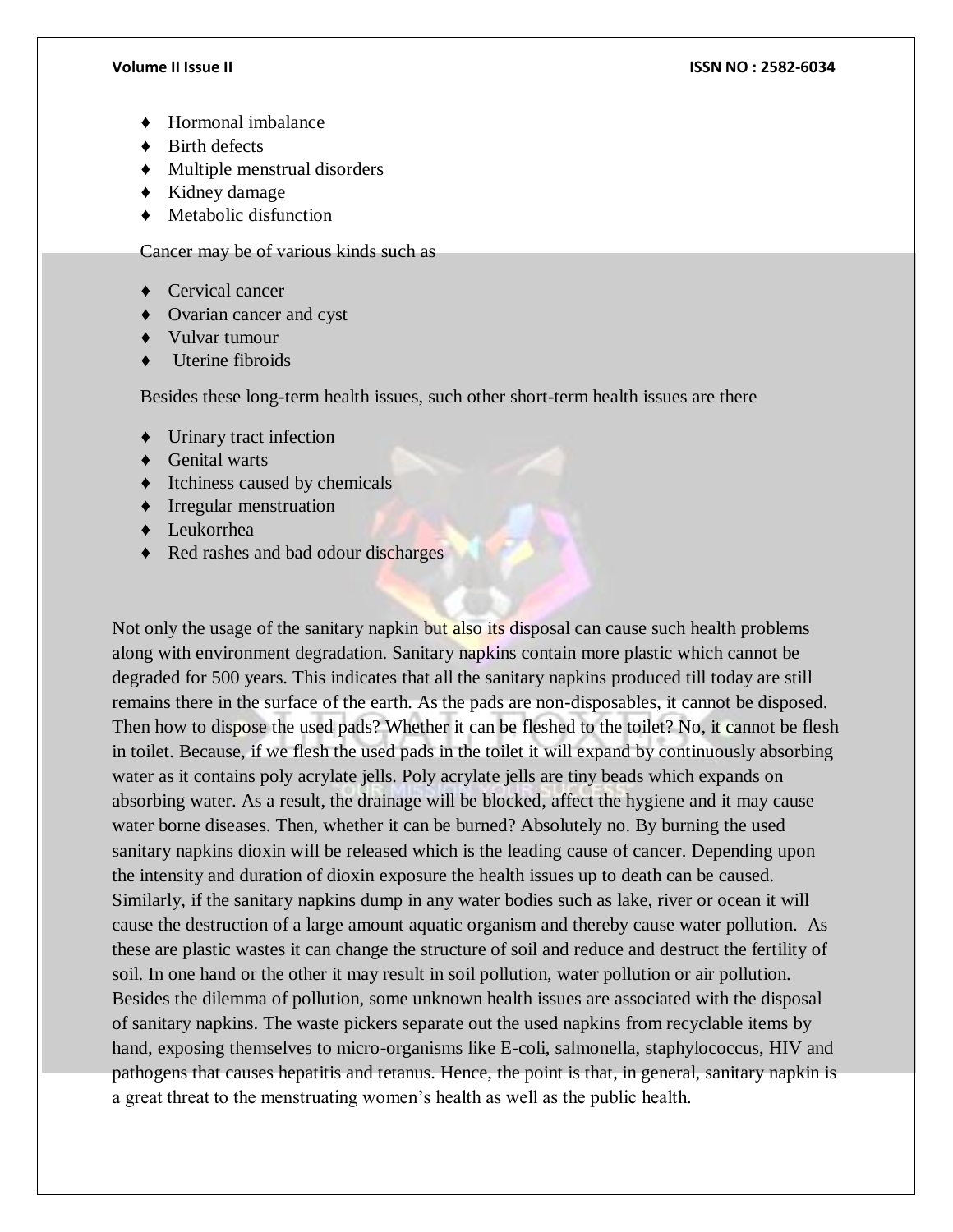### RIGHT TO HEALTH AND RIGHT TO LIVE IN A POLLUTION FREE ENVIRONMENT

Article 21, Right to life and personal liberty has been held to be the heart of the Constitution, the most organic and progressive provision in our living constitution, the foundation of our laws. By virtue of Article 21, "No person shall be deprived of his life or personal liberty except according to a procedure established by law." The Supreme Court has asserted that in order to treat a right as a Fundamental right, it is not necessary that it should be expressly stated in the Constitution as a Fundamental Right. Political, social and economic changes in the country entail the recognition of new rights. The law in its eternal youth grows to meet the demands of the society.<sup>2</sup> The term life consists of a wide range of meanings. When we analyse the scope of the term life in Article 21, it does not mean merely animal existence but living with human dignity Hence the Supreme Court has given a wide interpretation of Article 21 by expanding the scope of right to life. In Francis Coralie v. Administrator, Union Territory of Delhi<sup>3</sup>the Supreme Court observed that;

"But the question which arises is whether the right to life is limited only to protection of limb or faculty or does it go further and embrace something more. We think that the right to life includes right to live with human dignity and all that goes along with it, viz, the bare necessities of life such as adequate nutrition, clothing and shelter over the head and the facilities for reading, writing and expressing oneself in diverse forms, freely moving about and mixing and mingling with fellow human being. Of course, the magnitude and contents of the components of this right would depend upon the extent of the economic development of the country, but it must, in any view of the matter, include the right to the basic necessities of life and also the right to carry on such functions and activities as constitute the bare minimum expression of the human self."

Hence the term life includes all those aspects of life which is necessary to make a meaningful, complete and worth living of life. The Supreme Court also tried to interpret the right to life along with international charters of human rights. As part of the creative interpretation of Article 21, the court imposed certain duties and positive obligations upon the state for ensuring to the individual a better enjoyment of his life and dignity. It includes the maintenance and improvement of public health and improvement of environment. In *Chameli Singh v. State of*  Uttar Pradesh<sup>4</sup> the Supreme Court observed that the life in a decent and civilized society includes the right to food, water and decent environment. The court, thus observed in this connection;

"In any civilised society, right to live as a human being is not ensured by meeting only the animal needs of man. It is secured only when he is assured of all facilities to develop himself and is freed from restrictions which inhibit his growth. All human rights are designed to achieve this object. Right to live

<sup>2</sup> M P JAIN, CONSTITUTIONAL LAW OF INDIA 1207 (8<sup>th</sup> ed. LEXISNEXIS 2019).

<sup>3</sup> A.I.R 1981. S.C. 746.

<sup>4</sup> A.I.R. 1996. S.C. 1051.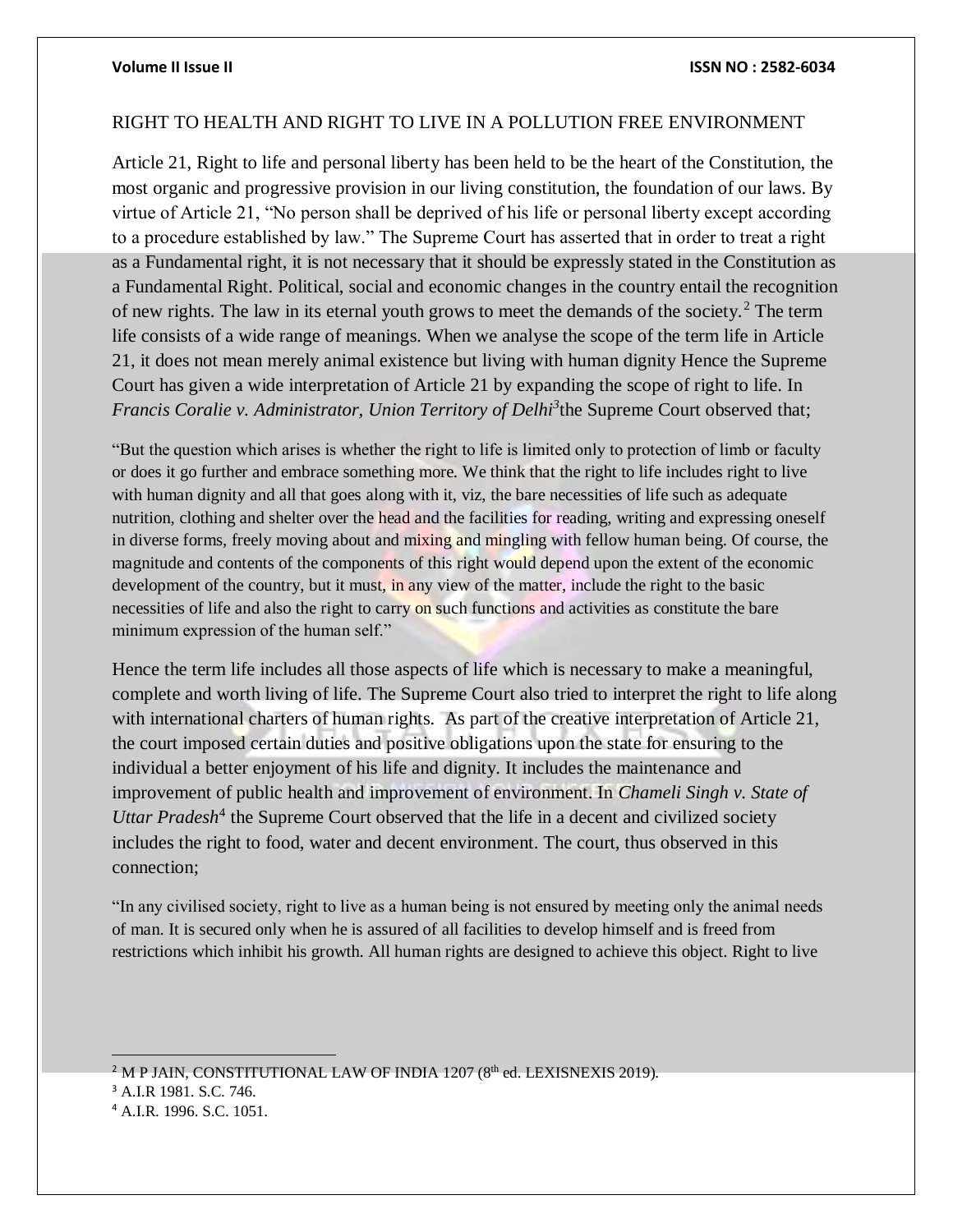guaranteed in any civilized society implies the right to food, water, decent environment, education, medical care and shelter. These are basic Human rights known to any civilized society"<sup>5</sup>

As the Supreme Court has introduced a qualitative concept to Article 21, whatever promotes quality of life falls within the parameters of Article 21. To reach such a dignified life the Supreme Court in a display of judicial activism has integrated Article 21 with a number of Directive Principles of State Policy. Where there are threats of serious and irreversible damage, lack of scientific certainty should not be used as a reason for postponing measures to prevent environmental degradation.<sup>6</sup> Hence the disposal of sanitary napkin should be taken as a serious issue by the states and thereby adopt some machineries to control the environment degradation arising out of the disposal of sanitary napkins. As the assertion of the Supreme Court, it is not necessary that the Constitution should expressly recognise a right as fundamental right to entertain that particular right. By expanding the scope of Article 21, the court recognized various right as fundamental rights which came under the purview of Article 21. It includes right to livelihood, right to privacy, right to medical care, right to health and right to live in a pollution free environment. The Supreme Court has emphasized in *Vincent v. Union of India*<sup>7</sup> that a healthy body is the very foundation of all human activities and developments. The court has observed that

"...maintenance and improvement of public health have to rank high as these are indispensable to the very physical existence of the community and on the betterment of these depends the building of the society of which the Constitution makers envisaged. Attending to public health, in our opinion, therefor, is of high priority-perhaps the one at the top."

The right to health is an important aspect in the Constitution of India which falls under the purview of Article 21. But the fact is that, even there is a fundamental right of right to health, the menstruating women are impliedly deprived of their right to health. They are losing their health only for the reason that they are bleeding. The serious life threats caused by the sanitary napkins are still continuing and there is no such effective provision for the protection of the health of a menstruating woman. The diseases such as cancer, endocrine disruption, kidney damage, metabolic dysfunction, etc are associated with the usage of sanitary napkins. As the sanitary napkins are the mostly suggested and most commonly using method to remain hygienic, it is the clear violation of right to health of a women. The terrifying fact is that the number carcinogen is the main residue of sanitary napkins. There should be such serious medical examination and certification for the sanitary napkin on the ground that, the unmedical pads can cause serious health issues in the menstruating women. For an ordinary woman, she is suffering the pain and uncomfortable situation for 20% of her life. So, this should come to an end and protect the women from these dangerous side effects of sanitary napkins.

<sup>5</sup> *Ibid* at 1053.

<sup>6</sup> *supra* note 2.

<sup>7</sup> A.I.R. 1987 S.C. 990.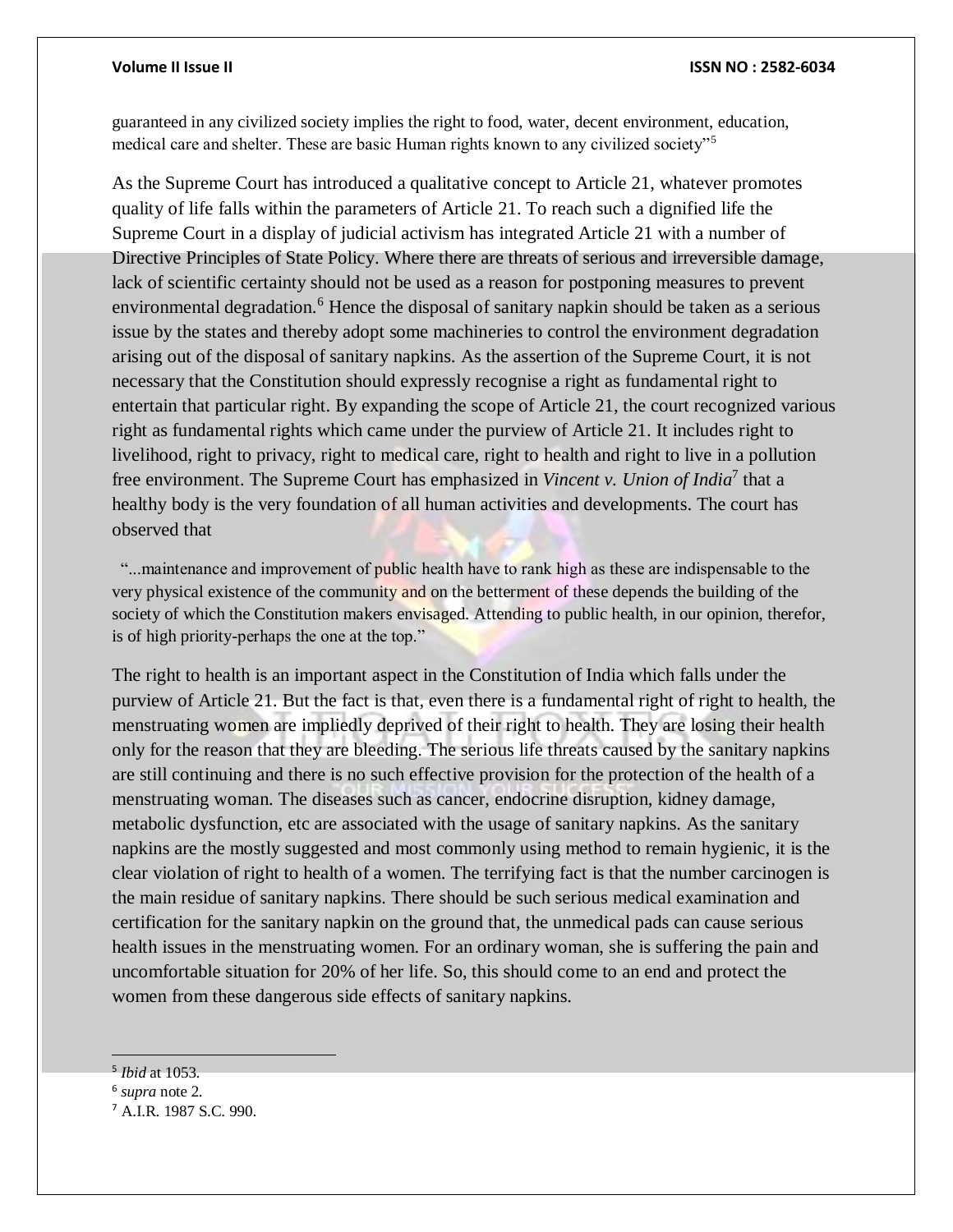Along with the impact on menstruating women's health, the sanitary napkins are a threat to the health of general public as a whole. The right to live in a pollution free environment and improvement of environment is also envisaged under Article 21. The Supreme Court has pointed out that two salutary principles governing environment are principle of sustainable development and precautionary principle. The expansive interpretation of 'life' in Article 21 has led to the salutary development of an environmental jurisprudence in India. Although a number of statutes have been enacted with a view to protect environment against pollution, and administrative machinery has been put in place for the purpose of enforcement of these statutes, the unfortunate fact remains that the Administration has done nothing concrete towards reducing environmental pollution.<sup>8</sup> The right to live in a healthy environment is an internationally recognized essential. Any disturbance of the basic environment elements, namely, air, water and soil, which are necessary for life would be hazardous to life within the meaning of Article 21 of the Constitution. Hygienic environment is an integral facet of healthy life. Right to live with human dignity becomes illusory in the absence of humane and healthy environment.<sup>9</sup> The word environment has a broad spectrum and within its ambit fall "hygienic atmosphere and ecological balance". The state is thus obliged to maintain hygienic environment and ecological balance. Article 21 protects right to life as a fundamental right, and is encompasses within its ambit enjoyment of life and right to life with human dignity, protection and preservation of environment, ecological balance free from the pollution of air and water, without which life cannot be enjoyed.<sup>10</sup> As any form of disposal of sanitary napkins leads to environmental degradation and pollution, Article 21, right to life of the public is also violated.

### SUSTAINABLE MENSTRUATION- AN ALTERNATIVE

Even in the 21<sup>st</sup> century feminine hygiene is not openly discussed, not even between women. Then how to convey the necessary and shocking knowledge regarding the usage of sanitary napkins? One in five girls dropping out from school when they have periods. This situation is caused because of the lack of protection and short time impact of sanitary napkins. Besides the health issues arising out of the usage of sanitary napkins, the environment degradation is also a serious matter. According to Plastic Waste Management Rules 2016, plastic manufacturers and retail establishment that use plastic are legally bound to collect the plastic waste. This responsibility imposed on the manufacturers are termed as Extended Producers responsibility. But in case of India, the plastic waste arising out of sanitary napkins are a serious threat to the environment as it produces dioxin and causes degradation. There is no need to fall as prey to the harmful toxins of sanitary pads when there are healthy remedies are available. The only way to avoid the impacts of sanitary napkin in the health of women, public health and a healthy environment is achieving sustainable menstruation.

<sup>10</sup> *supra* note 2.

<sup>8</sup> *supra* note 2.

<sup>9</sup> *State of MP v. Kedia Leather & Liquor Limited,* (2003) 7 S.C.C. 389.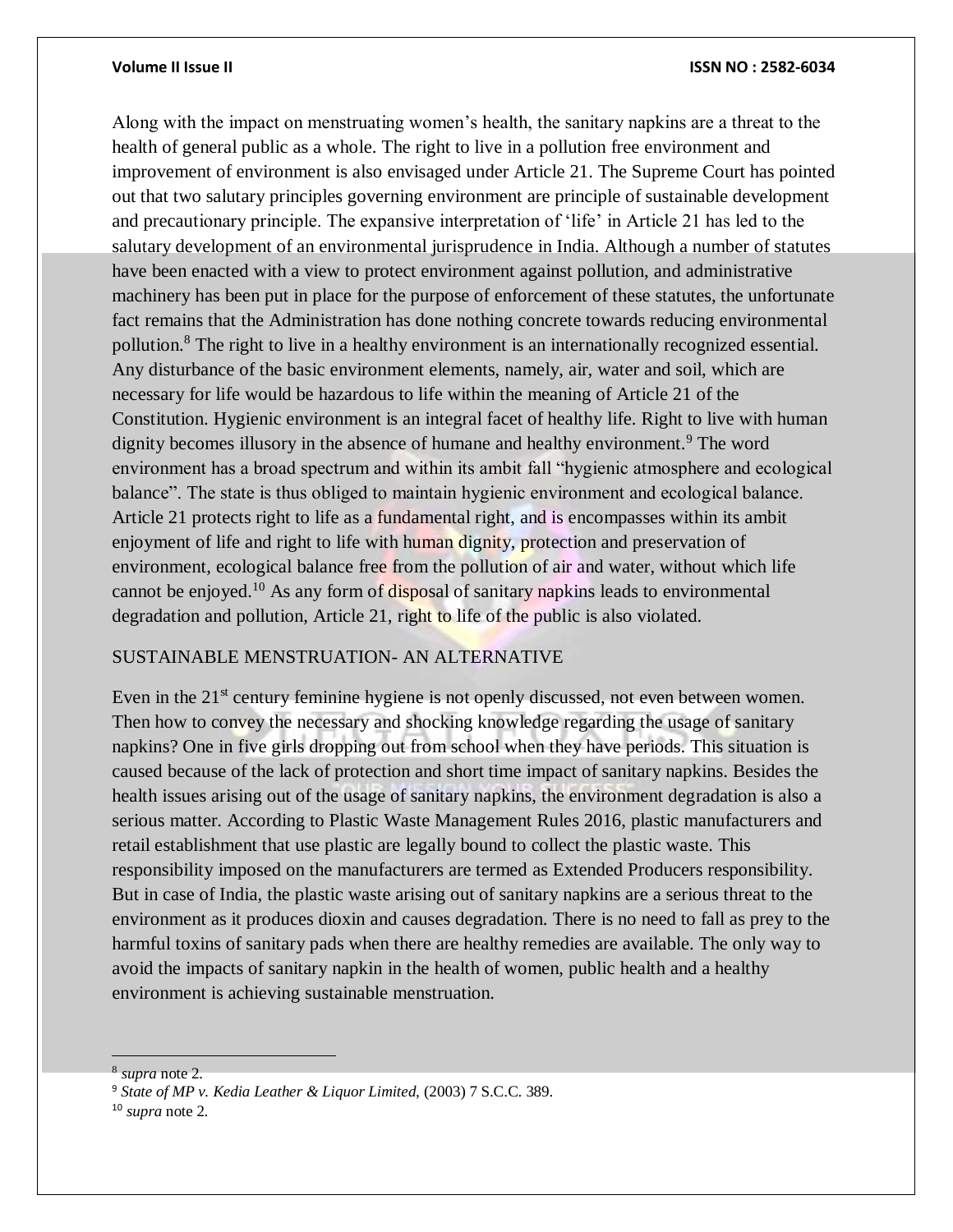Sustainable menstruation is the practices where environment friendly alternatives to menstrual products are used, which do not produce waste. The problems associated with sanitary napkins such as the production of toxic chemicals leaching the soil, strong and harsh odours, ground water pollution, diseases, respiratory harm and allergy are absent in sustainable menstruation. India is a highly populated country where the implementation of sustainable menstruation is necessary. In order use the waste arising out of menstruation, the menstrual blood can be used as a healthy fertilizer for the soil and provides nutritious environment for plants and shrubs to grow in. In sustainable menstruation uses, reusable, low energy menstrual products such as cup, clothes, period panties etc. Organizations such as 'Saathi Pads' and 'Eco Femme' provide employment which generating livelihood for these women which allow them access good and sustainable menstrual care. Most sustainable products are initiated through rural livelihood management industries, where menstrual health and a pollution free, hassle free environment for these women is possible and implemented. The environment benefits of these sustainable menstrual products create a significant, applaudable and positive impact on the planet where every women's contribution to this transition from disposable to sustainable menstrual product matters.

### SUSTAINABLE MENSTRUAL PRODUCTS

- ♦ Menstrual cups
- ♦ Clothe pads
- ♦ Organic pads
- ♦ Anion pads
- ♦ Period panties

One menstrual cup can be used for 10 years. These sustainable products are considered to be a miracle of waste management and it does not contain any chemicals. Other benefits of these products are;

**Comfortable** 

### "OUR MISSION YOUR SUCCESS"

- ♦ Money saver
- ♦ Leak proof
- ◆ Easy to wash
- ♦ Hypoallergic

### **HYPOTHESIS**

1. The usage and disposal of sanitary napkins causes various disorders to the human body which includes cancer, infertility, kidney damage and endocrine disruption and environmental degradation which includes air pollution, water pollution and soil pollution.